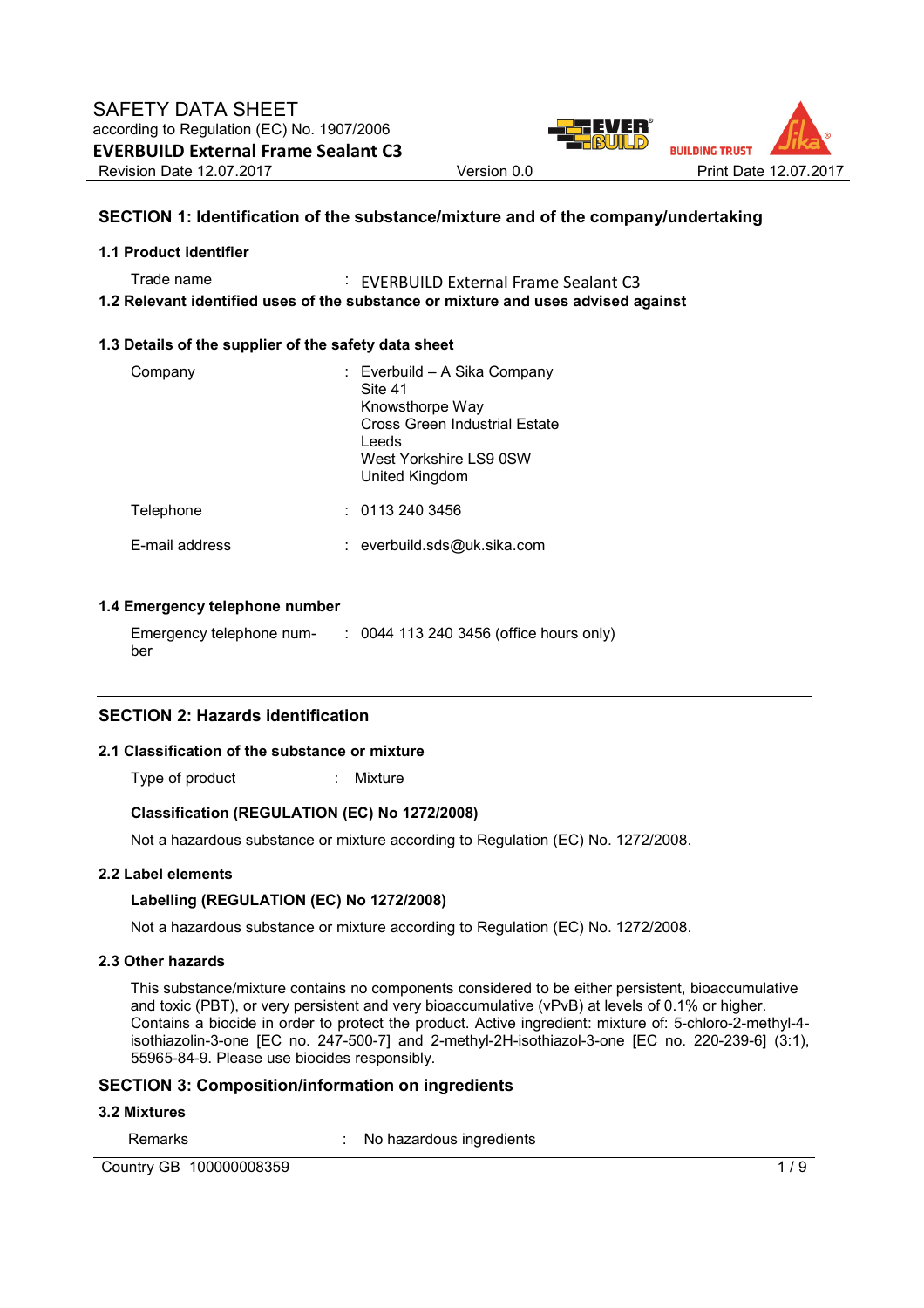



# **SECTION 4: First aid measures**

#### **4.1 Description of first aid measures**

| General advice          | : No hazards which require special first aid measures.                                                                                                                            |
|-------------------------|-----------------------------------------------------------------------------------------------------------------------------------------------------------------------------------|
| If inhaled              | $\pm$ Move to fresh air.                                                                                                                                                          |
| In case of skin contact | : Take off contaminated clothing and shoes immediately.<br>Wash off with soap and plenty of water.                                                                                |
| In case of eye contact  | : Remove contact lenses.<br>Keep eye wide open while rinsing.                                                                                                                     |
| If swallowed            | : Do not induce vomiting without medical advice.<br>Rinse mouth with water.<br>Do not give milk or alcoholic beverages.<br>Never give anything by mouth to an unconscious person. |
|                         | 4.2 Most important symptoms and effects, both acute and delayed                                                                                                                   |
| Symptoms                | : See Section 11 for more detailed information on health effects<br>and symptoms.                                                                                                 |

# Risks : No known significant effects or hazards.

# **4.3 Indication of any immediate medical attention and special treatment needed**

|  | Treatment | Treat symptomatically. |
|--|-----------|------------------------|
|--|-----------|------------------------|

# **SECTION 5: Firefighting measures**

# **5.1 Extinguishing media**

| Suitable extinguishing media                              | : Use extinguishing measures that are appropriate to local cir-<br>cumstances and the surrounding environment. |
|-----------------------------------------------------------|----------------------------------------------------------------------------------------------------------------|
| 5.2 Special hazards arising from the substance or mixture |                                                                                                                |
| ucts                                                      | Hazardous combustion prod- : No hazardous combustion products are known                                        |
|                                                           |                                                                                                                |
| 5.3 Advice for firefighters                               |                                                                                                                |
| for firefighters                                          | Special protective equipment : In the event of fire, wear self-contained breathing apparatus.                  |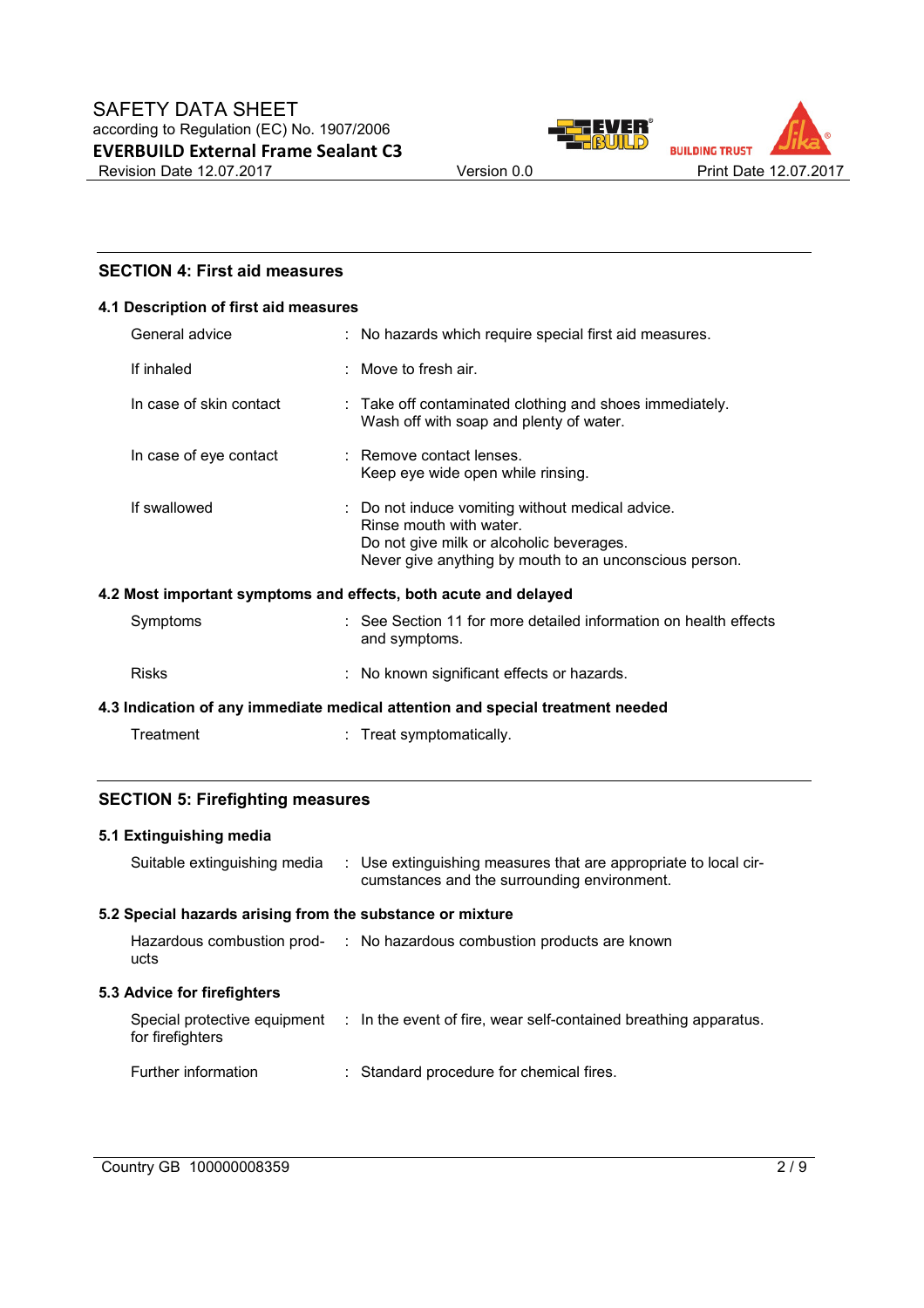



| <b>SECTION 6: Accidental release measures</b>                                                                                           |                                                                         |                                                                                                                                                    |  |  |  |
|-----------------------------------------------------------------------------------------------------------------------------------------|-------------------------------------------------------------------------|----------------------------------------------------------------------------------------------------------------------------------------------------|--|--|--|
|                                                                                                                                         | 6.1 Personal precautions, protective equipment and emergency procedures |                                                                                                                                                    |  |  |  |
| Personal precautions                                                                                                                    |                                                                         | : For personal protection see section 8.                                                                                                           |  |  |  |
| <b>6.2 Environmental precautions</b>                                                                                                    |                                                                         |                                                                                                                                                    |  |  |  |
| Environmental precautions                                                                                                               |                                                                         | : No special environmental precautions required.                                                                                                   |  |  |  |
| 6.3 Methods and materials for containment and cleaning up                                                                               |                                                                         |                                                                                                                                                    |  |  |  |
| : Wipe up with absorbent material (e.g. cloth, fleece).<br>Methods for cleaning up<br>Keep in suitable, closed containers for disposal. |                                                                         |                                                                                                                                                    |  |  |  |
| 6.4 Reference to other sections                                                                                                         |                                                                         |                                                                                                                                                    |  |  |  |
| For personal protection see section 8.                                                                                                  |                                                                         |                                                                                                                                                    |  |  |  |
| <b>SECTION 7: Handling and storage</b>                                                                                                  |                                                                         |                                                                                                                                                    |  |  |  |
| 7.1 Precautions for safe handling                                                                                                       |                                                                         |                                                                                                                                                    |  |  |  |
| Advice on safe handling                                                                                                                 |                                                                         | For personal protection see section 8. No special handling<br>advice required. Follow standard hygiene measures when<br>handling chemical products |  |  |  |
| Advice on protection against<br>fire and explosion                                                                                      |                                                                         | : Normal measures for preventive fire protection.                                                                                                  |  |  |  |
| Hygiene measures                                                                                                                        |                                                                         | : When using do not eat or drink. When using do not smoke.                                                                                         |  |  |  |
| 7.2 Conditions for safe storage, including any incompatibilities                                                                        |                                                                         |                                                                                                                                                    |  |  |  |
| Requirements for storage<br>areas and containers                                                                                        |                                                                         | : Keep container tightly closed in a dry and well-ventilated<br>place. Store in accordance with local regulations.                                 |  |  |  |
| Advice on common storage                                                                                                                |                                                                         | : No special restrictions on storage with other products.                                                                                          |  |  |  |
| Other data                                                                                                                              |                                                                         | : No decomposition if stored and applied as directed.                                                                                              |  |  |  |
|                                                                                                                                         |                                                                         |                                                                                                                                                    |  |  |  |

# **7.3 Specific end use(s)**

Specific use(s)  $\qquad \qquad$ : No data available

# **SECTION 8: Exposure controls/personal protection**

# **8.1 Control parameters**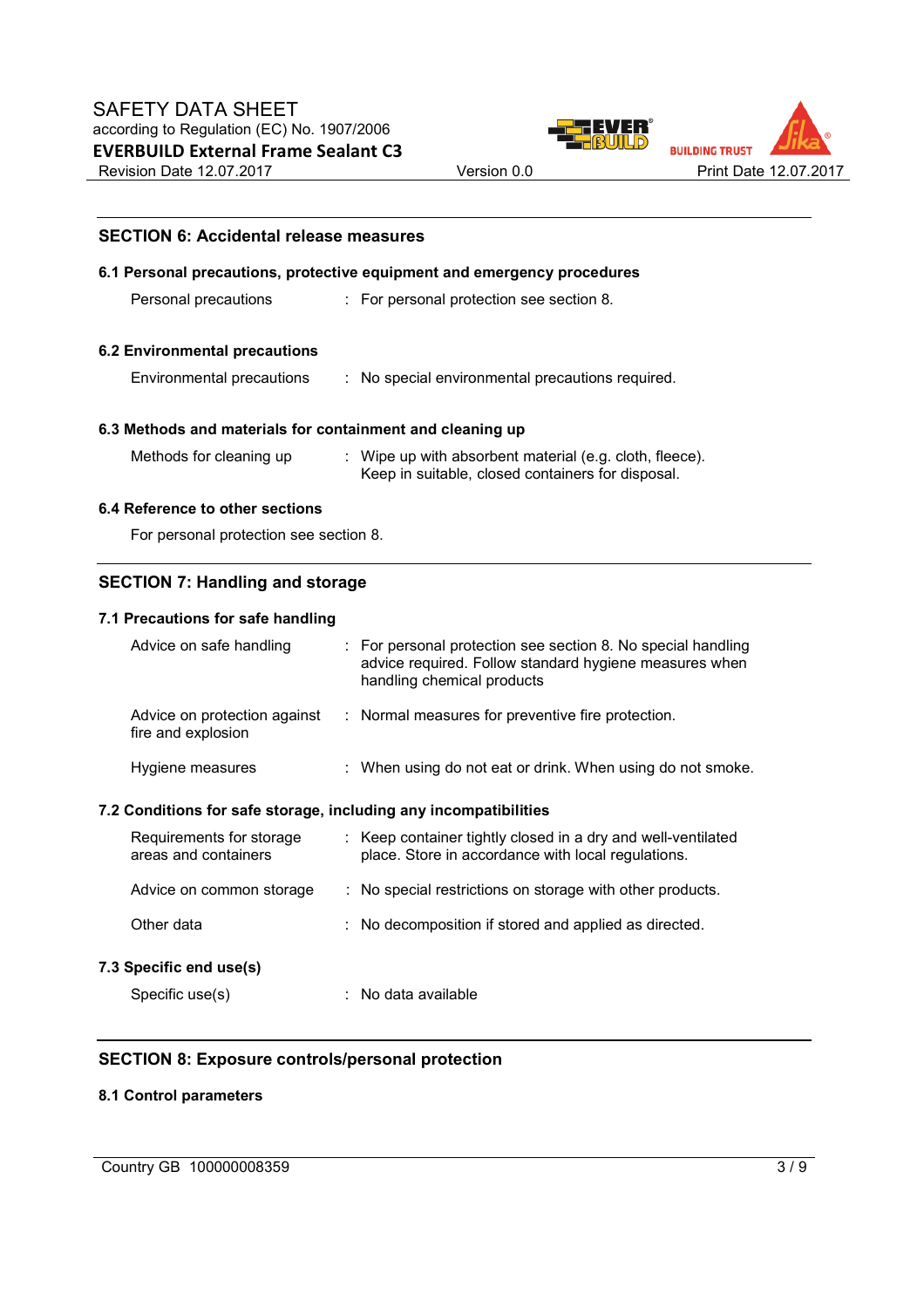

Contains no substances with occupational exposure limit values.

#### **8.2 Exposure controls**

| Personal protective equipment          |  |                                                                                                                                                                                                                     |  |  |  |
|----------------------------------------|--|---------------------------------------------------------------------------------------------------------------------------------------------------------------------------------------------------------------------|--|--|--|
| Eye protection                         |  | : Safety glasses                                                                                                                                                                                                    |  |  |  |
| Hand protection                        |  | : Chemical-resistant, impervious gloves complying with an ap-<br>proved standard must be worn at all times when handling<br>chemical products. Reference number EN 374. Follow manu-<br>facturer specifications.    |  |  |  |
|                                        |  | Butyl rubber/nitrile rubber gloves (0,4 mm),<br>Recommended: Butyl rubber/nitrile rubber gloves.                                                                                                                    |  |  |  |
| Skin and body protection               |  | : Protective clothing (e.g. Safety shoes acc. to EN ISO 20345,<br>long-sleeved working clothing, long trousers). Rubber aprons<br>and protective boots are additionaly recommended for mixing<br>and stirring work. |  |  |  |
| Respiratory protection                 |  | : No special measures required.                                                                                                                                                                                     |  |  |  |
| <b>Environmental exposure controls</b> |  |                                                                                                                                                                                                                     |  |  |  |
| General advice                         |  | : No special environmental precautions required.                                                                                                                                                                    |  |  |  |

# **SECTION 9: Physical and chemical properties**

# **9.1 Information on basic physical and chemical properties**

| Appearance                                        | ÷  | paste                  |     |
|---------------------------------------------------|----|------------------------|-----|
| Colour                                            |    | various                |     |
| Odour                                             | ÷. | slight                 |     |
| <b>Odour Threshold</b>                            | t. | No data available      |     |
| Flash point                                       |    | $\therefore$ ca. 93 °C |     |
| Autoignition temperature                          |    | : No data available    |     |
| Decomposition temperature : No data available     |    |                        |     |
| Lower explosion limit (Vol-%) : No data available |    |                        |     |
| Upper explosion limit (Vol-%) : No data available |    |                        |     |
| Flammability                                      |    | No data available      |     |
| Country GB 100000008359                           |    |                        | 4/9 |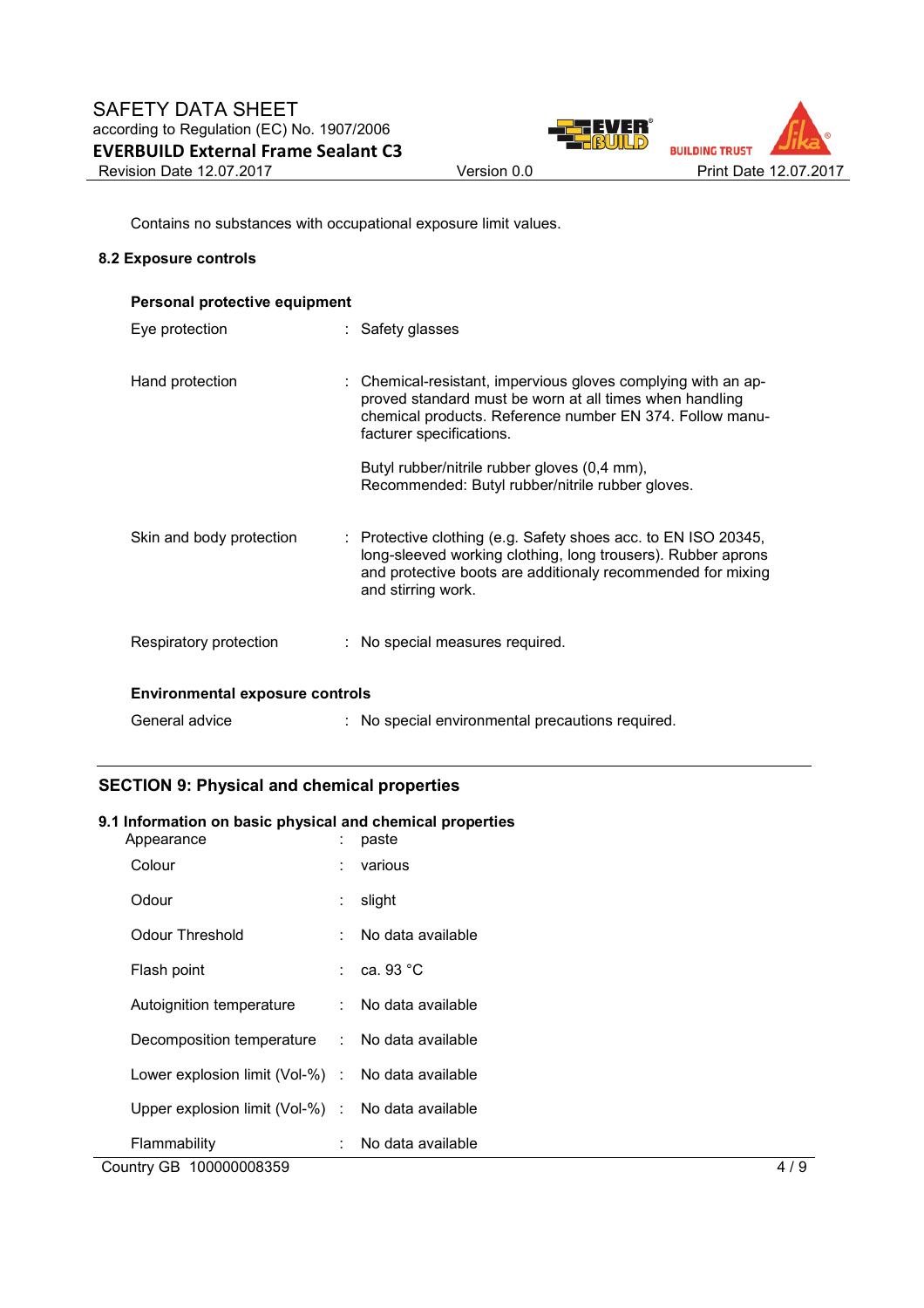# SAFETY DATA SHEET according to Regulation (EC) No. 1907/2006 **EVERBUILD External Frame Sealant C3**







| <b>Explosive properties</b>                | t in | No data available                    |
|--------------------------------------------|------|--------------------------------------|
| Oxidizing properties                       | t.   | No data available                    |
| рH                                         |      | $: 8.5 - 9.5$<br>at<br>20 °C         |
| Melting point/range / Freez-<br>ing point  | t.   | No data available                    |
| Boiling point/boiling range                | t.   | No data available                    |
| Vapour pressure                            | t.   | 23 hPa                               |
| Density                                    | t.   | ca.1,65 g/cm3<br>at 20 $^{\circ}$ C  |
| Water solubility                           | t.   | soluble                              |
| Partition coefficient: n-<br>octanol/water | t.   | No data available                    |
| Viscosity, dynamic                         |      | 250.000 mPa.s<br>at 20 $^{\circ}$ C  |
| Viscosity, kinematic                       |      | $>30$ mm $2/s$<br>at 40 $^{\circ}$ C |
| Relative vapour density                    | t.   | No data available                    |
| Evaporation rate                           |      | No data available                    |

# **9.2 Other information**

No data available

# **SECTION 10: Stability and reactivity**

#### **10.1 Reactivity**

No dangerous reaction known under conditions of normal use.

# **10.2 Chemical stability**

The product is chemically stable.

| 10.3 Possibility of hazardous reactions |                                         |     |  |  |  |
|-----------------------------------------|-----------------------------------------|-----|--|--|--|
| Hazardous reactions                     | : No hazards to be specially mentioned. |     |  |  |  |
| 10.4 Conditions to avoid                |                                         |     |  |  |  |
| Conditions to avoid                     | $\therefore$ No data available          |     |  |  |  |
| 10.5 Incompatible materials             |                                         |     |  |  |  |
| Materials to avoid                      | No data available<br>÷.                 |     |  |  |  |
| Country GB 100000008359                 |                                         | 5/9 |  |  |  |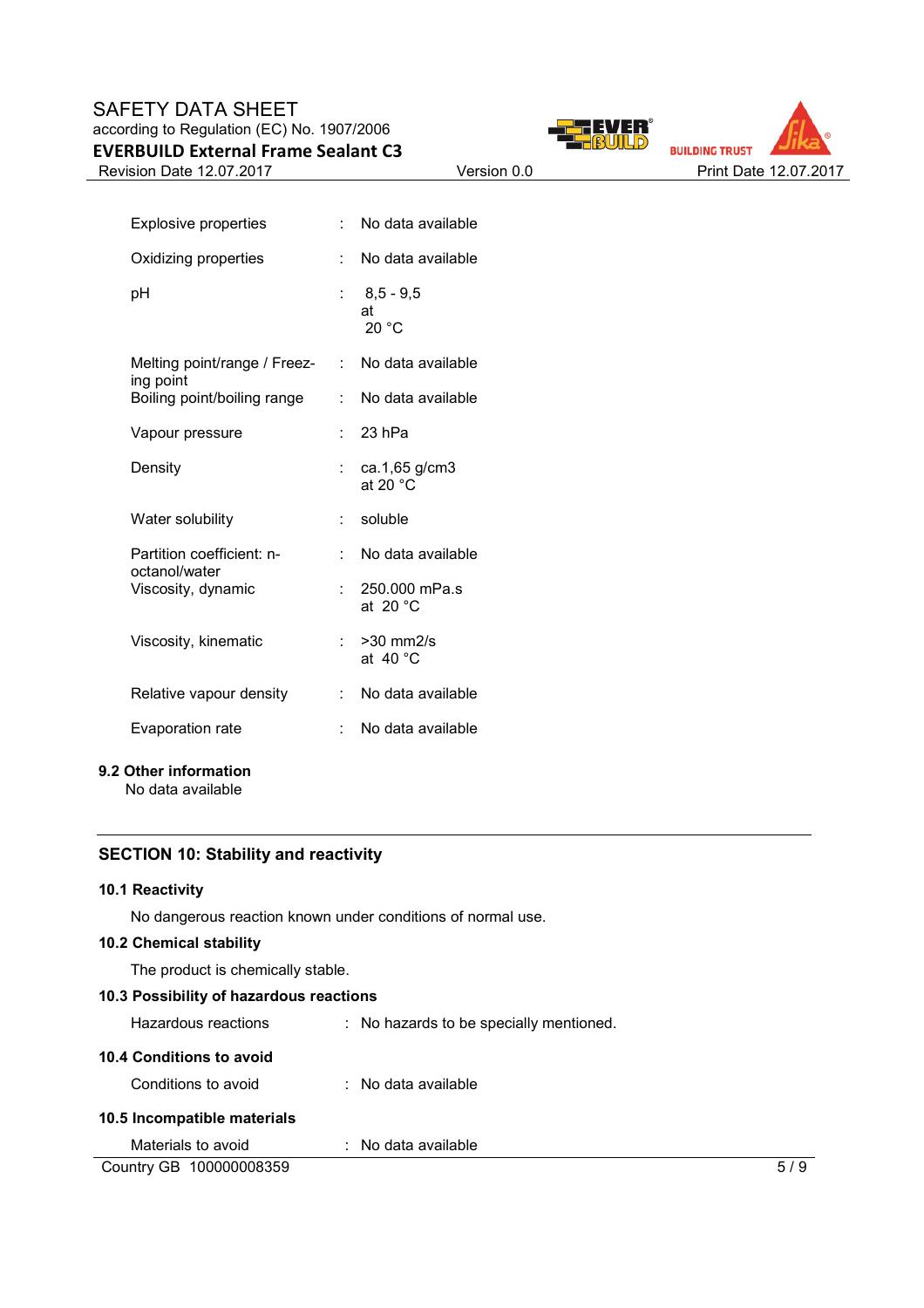



#### **10.6 Hazardous decomposition products**

#### **SECTION 11: Toxicological information**

#### **11.1 Information on toxicological effects**

#### **Acute toxicity**

Not classified based on available information.

#### **Skin corrosion/irritation**

Not classified based on available information.

# **Serious eye damage/eye irritation**

Not classified based on available information.

#### **Respiratory or skin sensitisation**

Skin sensitisation: Not classified based on available information. Respiratory sensitisation: Not classified based on available information.

#### **Germ cell mutagenicity**

Not classified based on available information.

#### **Carcinogenicity**

Not classified based on available information.

# **Reproductive toxicity**

Not classified based on available information.

# **STOT - single exposure**

Not classified based on available information.

#### **STOT - repeated exposure**

Not classified based on available information.

#### **Aspiration toxicity**

Not classified based on available information.

# **SECTION 12: Ecological information**

#### **12.1 Toxicity**

No data available

#### **12.2 Persistence and degradability**

No data available

#### **12.3 Bioaccumulative potential**

No data available

#### **12.4 Mobility in soil**

No data available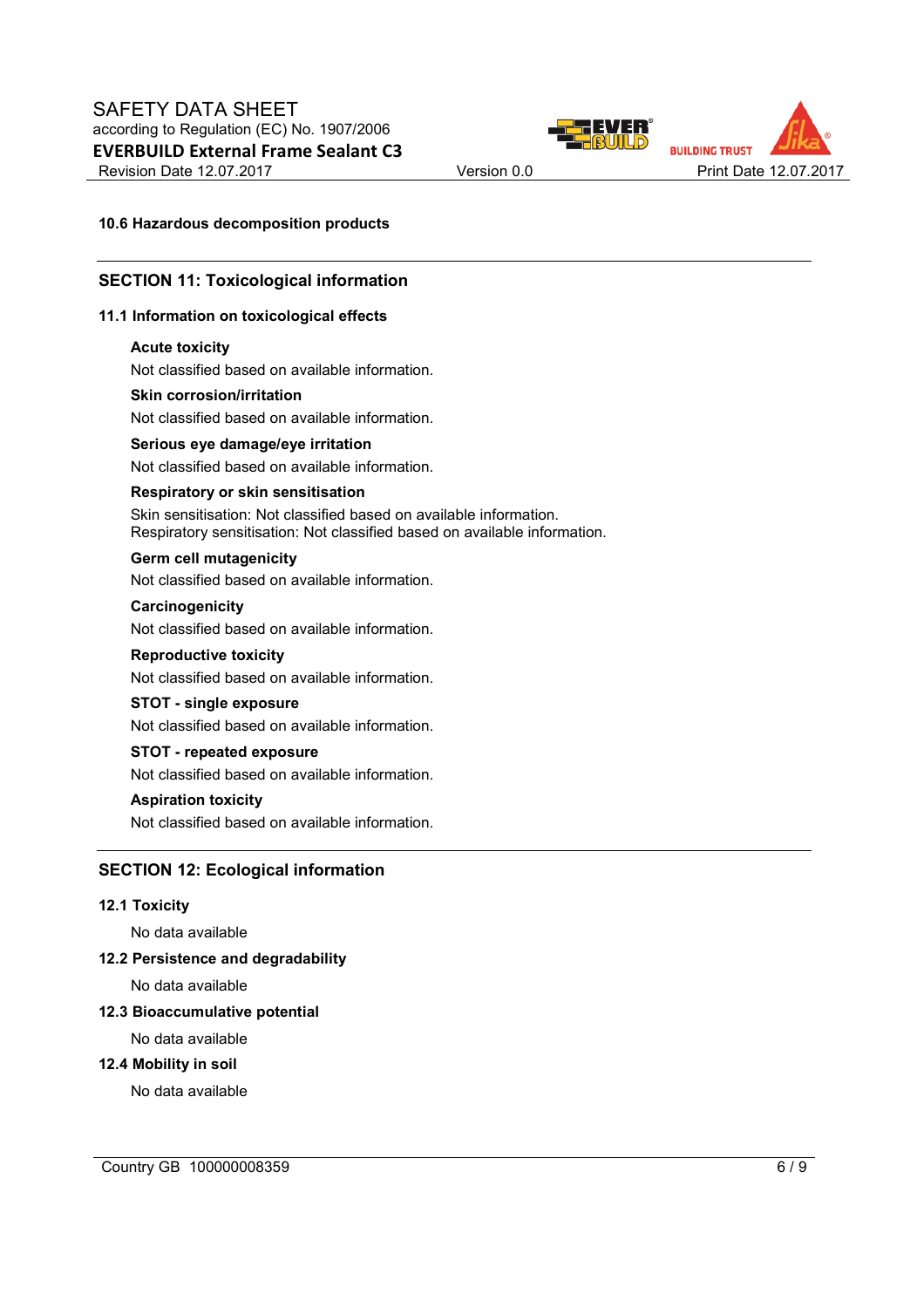



# **12.5 Results of PBT and vPvB assessment**

# **Product:**

| Assessment | : This substance/mixture contains no components considered<br>to be either persistent, bioaccumulative and toxic (PBT), or<br>very persistent and very bioaccumulative (vPvB) at levels of<br>$0.1\%$ or higher. |
|------------|------------------------------------------------------------------------------------------------------------------------------------------------------------------------------------------------------------------|
|            |                                                                                                                                                                                                                  |

# **12.6 Other adverse effects**

# **Product:**

Additional ecological infor-: There is no data available for this product. mation

# **SECTION 13: Disposal considerations**

# **13.1 Waste treatment methods**

| Product | : The generation of waste should be avoided or minimized<br>wherever possible.<br>Empty containers or liners may retain some product residues.<br>This material and its container must be disposed of in a safe<br>way.<br>Dispose of surplus and non-recyclable products via a licensed<br>waste disposal contractor.<br>Disposal of this product, solutions and any by-products should<br>at all times comply with the requirements of environmental<br>protection and waste disposal legislation and any regional<br>local authority requirements.<br>Avoid dispersal of spilled material and runoff and contact with |
|---------|--------------------------------------------------------------------------------------------------------------------------------------------------------------------------------------------------------------------------------------------------------------------------------------------------------------------------------------------------------------------------------------------------------------------------------------------------------------------------------------------------------------------------------------------------------------------------------------------------------------------------|
|         | soil, waterways, drains and sewers.                                                                                                                                                                                                                                                                                                                                                                                                                                                                                                                                                                                      |

# **SECTION 14: Transport information**

# **14.1 UN number**

Not regulated as a dangerous good

# **14.2 UN proper shipping name**

Not regulated as a dangerous good

# **14.3 Transport hazard class(es)**

Not regulated as a dangerous good

# **14.4 Packing group**

Not regulated as a dangerous good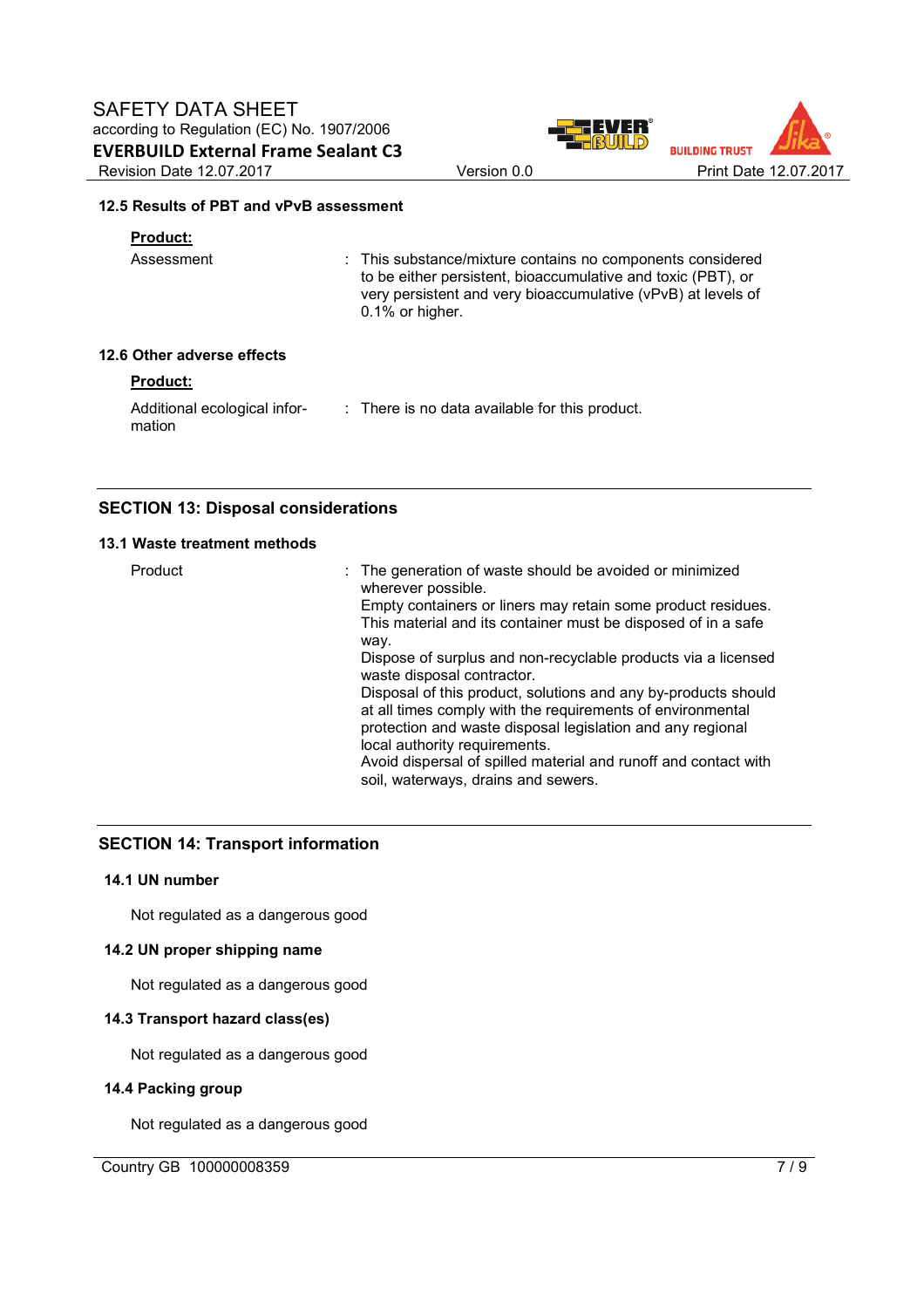



#### **14.5 Environmental hazards**

Not regulated as a dangerous good

#### **14.6 Special precautions for user**

No data available

#### **14.7 Transport in bulk according to Annex II of Marpol and the IBC Code**

Not applicable

# **SECTION 15: Regulatory information**

#### **15.1 Safety, health and environmental regulations/legislation specific for the substance or mixture**

| <b>Prohibition/Restriction</b>                                                                                                                                                                          |                               |                                                                                                                |                                                                                                                                                                                      |  |  |
|---------------------------------------------------------------------------------------------------------------------------------------------------------------------------------------------------------|-------------------------------|----------------------------------------------------------------------------------------------------------------|--------------------------------------------------------------------------------------------------------------------------------------------------------------------------------------|--|--|
| REACH - Restrictions on the manufacture, placing on<br>the market and use of certain dangerous substances,<br>preparations and articles (Annex XVII)                                                    |                               | : Banned and/or restricted<br>(1,2-Benzenedicarboxylic acid, di-<br>C9-11-branched alkyl esters, C10-<br>rich) |                                                                                                                                                                                      |  |  |
| REACH - Candidate List of Substances of Very High<br>Concern for Authorisation (Article 59).                                                                                                            |                               | : None of the components are listed<br>$(=>0.1\%).$                                                            |                                                                                                                                                                                      |  |  |
| REACH - List of substances subject to authorisation<br>(Annex XIV)                                                                                                                                      |                               |                                                                                                                | : Not applicable                                                                                                                                                                     |  |  |
| <b>REACH Information:</b><br>All substances contained in our Products are<br>- preregistered or registered by us, and/or<br>- excluded from the regulation, and/or<br>- exempted from the registration. |                               |                                                                                                                | - preregistered or registered by our upstream suppliers, and/or                                                                                                                      |  |  |
| Seveso III: Directive 2012/18/EU of the European Parliament and of the Council on the control of ma-<br>jor-accident hazards involving dangerous substances.<br>Not applicable                          |                               |                                                                                                                |                                                                                                                                                                                      |  |  |
| VOC-CH (VOCV)                                                                                                                                                                                           | : $< 0.01 %$<br>no VOC duties |                                                                                                                |                                                                                                                                                                                      |  |  |
| VOC-EU (solvent)                                                                                                                                                                                        | $: 60,01\%$                   |                                                                                                                |                                                                                                                                                                                      |  |  |
| If other regulatory information applies that is not already provided elsewhere in the Safety Data<br>Sheet, then it is described in this subsection.                                                    |                               |                                                                                                                |                                                                                                                                                                                      |  |  |
| Health, safety and environ-<br>mental regulation/legislation<br>specific for the substance or<br>mixture:                                                                                               | (COSHH)                       |                                                                                                                | : Environmental Protection Act 1990 & Subsidiary Regulations<br>Health and Safety at Work Act 1974 & Subsidiary Regulations<br>Control of Substances Hazardous to Health Regulations |  |  |

May be subject to the Control of Major Accident Hazards